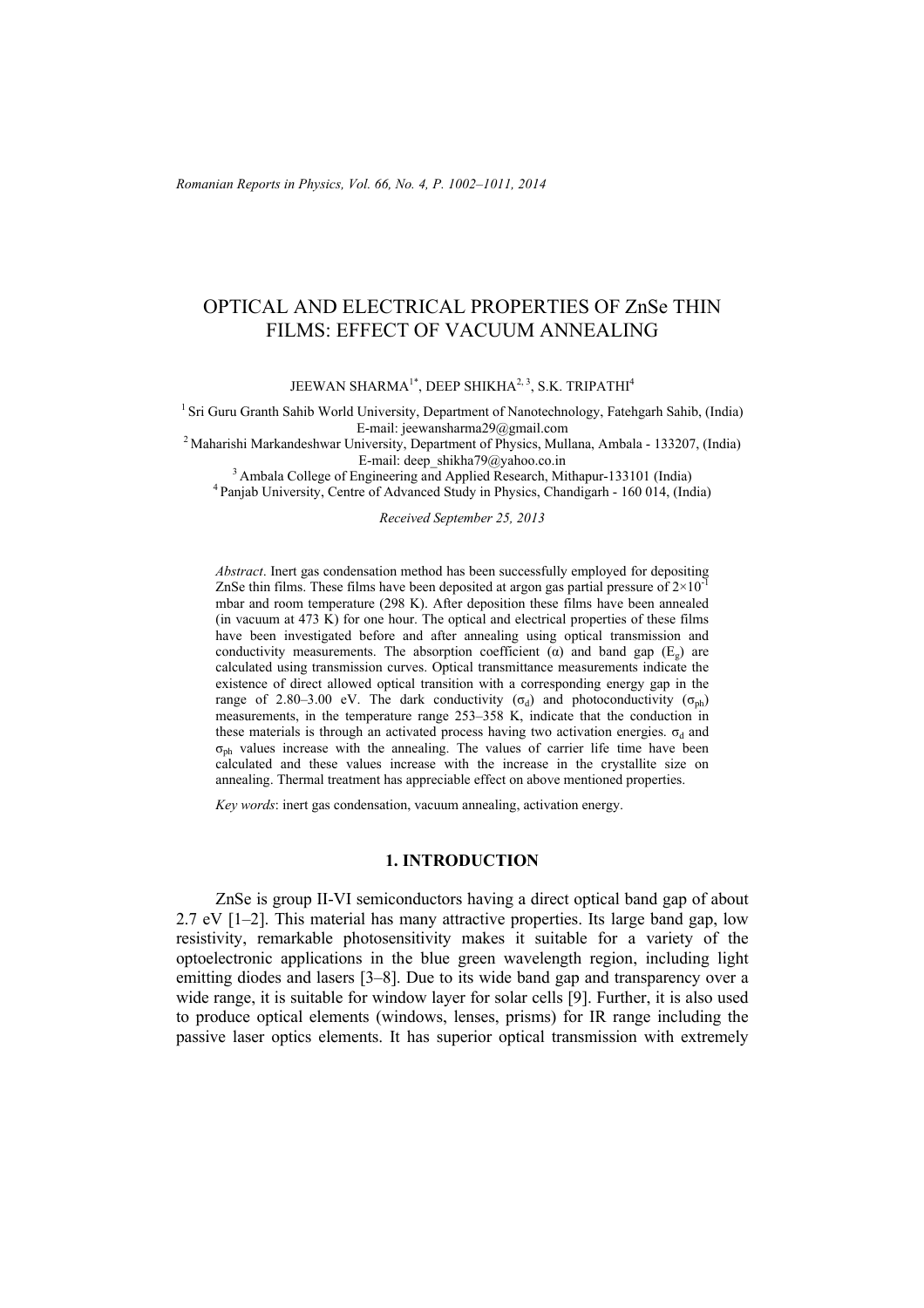low bulk losses from scattering and absorption. The effect of different deposition parameters such as pressure, substrate temperature, pH and annealing on properties of ZnSe is an area of interest these days [10]. Due to its interesting physical properties and device applications a variety of techniques have been used for the deposition of ZnSe films. Some of these techniques are MOCVD [11], RF magnetron sputtering [12], molecular beam epitaxy [13], MOVPE and Inert gas condensation (evaporation in presence of inert gas) [14]. The knowledge of structural, optical and electrical properties of ZnSe films is very important for such applications. In the present work, Inert gas condensation technique is used to prepare the ZnSe thin films, because this technique is relatively simple, inexpensive and convenient, in particular for large area deposition. The present paper describes the effect of vacuum annealing on optical and electrical properties of ZnSe films.

## **2. EXPERIMENTAL DETAILS**

Melt-quenching technique was used to prepare semiconducting  $Zn_{25}Se_{75}$  from its constituents (5N pure) [15]. Thin films of this material were grown in a conventional vacuum coating system on well degassed chemically cleaned Corning 7059 glass substrates. The vacuum chamber was evacuated to  $2\times10^{-6}$  mbar and Ar gas was introduced through specially designed inlet tube having a jet of diameter  $\sim$  0.5 mm. This jet was kept adjacent to the evaporation boat pointing towards the glass substrates. The vacuum chamber was purged several times with spectroscopic grade Ar gas to remove any residual gas impurities. Thermal evaporation of the material was carried out from the Mo boat in the presence of Ar gas partial pressure of  $2\times10^{-1}$  mbar. After deposition this film was annealed at 473 K for one hour in vacuum of  $2 \times 10^{-3}$  mbar. A double beam spectrophotometer [HITACHI-330] was used to study the optical transmission in ZnSe thin films. Electrical measurements of these thin films were carried out in a specially designed metallic sample holder where heat filtered white light of intensity 8450 Lux (200 W tungsten lamp) was shown through a transparent glass window. A vacuum of about 10<sup>-3</sup> mbar was maintained throughout these measurements. Light intensity was measured using a digital luxmeter (*MASTECH*, MS6610). Planar geometry of the films (length  $\sim 1.0$ ) cm; electrode gap  $\sim 8 \times 10^{-2}$  cm) was used for the electrical measurements. Pre deposited thick Indium electrodes were used for the electrical contacts. The electrical conductivity in thin film was calculated using two probe method. The photocurrent  $(I_{ph})$  was obtained after subtracting the dark current  $(I_d)$  from the current measured in the presence of light. For transient photoconductivity measurements, light was shone on the thin film for 90 seconds and then switched off. The rise and decay of photocurrent was noted manually from a digital picoammeter (DPM-11 Model). The accuracy in *Iph* measurements was typically 1 pA.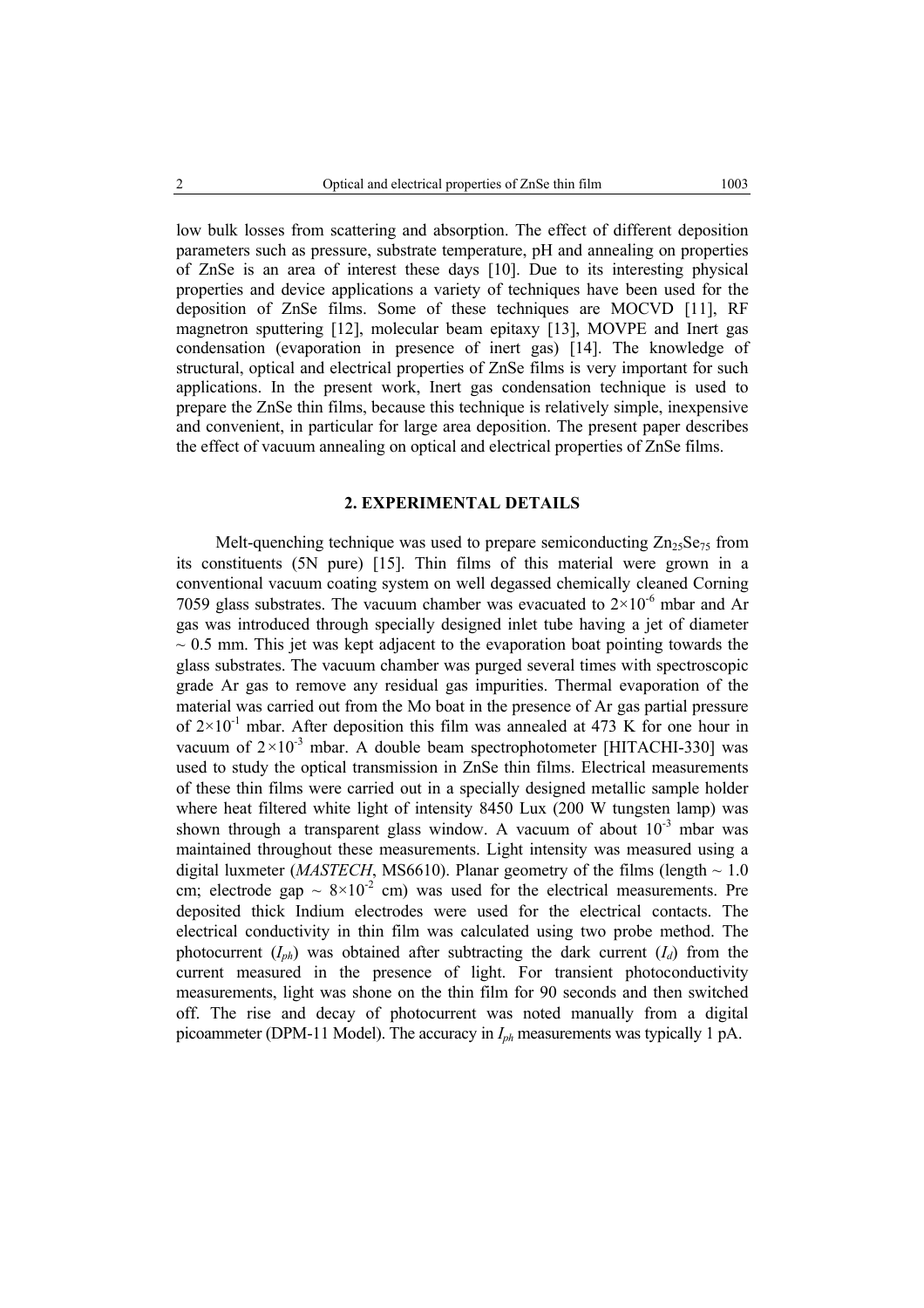#### **3. RESULTS AND DISCUSSION**

Fig. 1(i) shows the transmission spectra of as-deposited and annealed thin films. From the transmission data, nearly at the fundamental absorption edge, the values of absorption coefficient  $(a)$ , are calculated the relation  $(1)$  and shown in Fig. 1(ii).

$$
\alpha = \frac{1}{d} \ln \left( \frac{1}{T} \right). \tag{1}
$$

To see the nature of transition in ZnSe, the variation of  $d\{\ln(\alpha h\nu)\}/d(h\nu)$ w.r.t. *hv* is studied [16]. Fig. 2(i) shows the plots of  $d\{\ln(\alpha h\nu)\}/d(h\nu)$  vs hv, for as-deposited and annealed thin films, with discontinuities at 2.95 eV and 2.21 eV respectively.



Fig. 1 – Transmission spectra (i) and absorption coefficients (ii) of as-deposited (a) and annealed ZnSe thin films (b).

Taking these values as the optical gap of ZnSe thin films,  $ln(\alpha h v)$  *vs.* ln(*h*ν−*Eg*) graphs are plotted. From the slopes of these straight line graphs (Fig. 2(ii)), values of *n* have been calculated, which comes out to be 0.45 and 0.35 respectively. These values are close to 0.5 indicating that the transition is direct. The values of optical gap were calculated using the straight line portion of  $(\alpha h v)^{1/n}$  vs. *hv* graphs taking  $n = 0.5$ .

Figure 3 shows the plots of  $(\alpha h v)^2$  *vs.* hv for as-deposited and annealed thin films. The experimental values of the optical gap calculated from the figure are  $(3.00 \pm 0.01)$  eV for as-deposited and  $(2.80 \pm 0.01)$  eV for annealed thin films. There is a red shift of 0.20 eV in the optical gap after annealing the film. This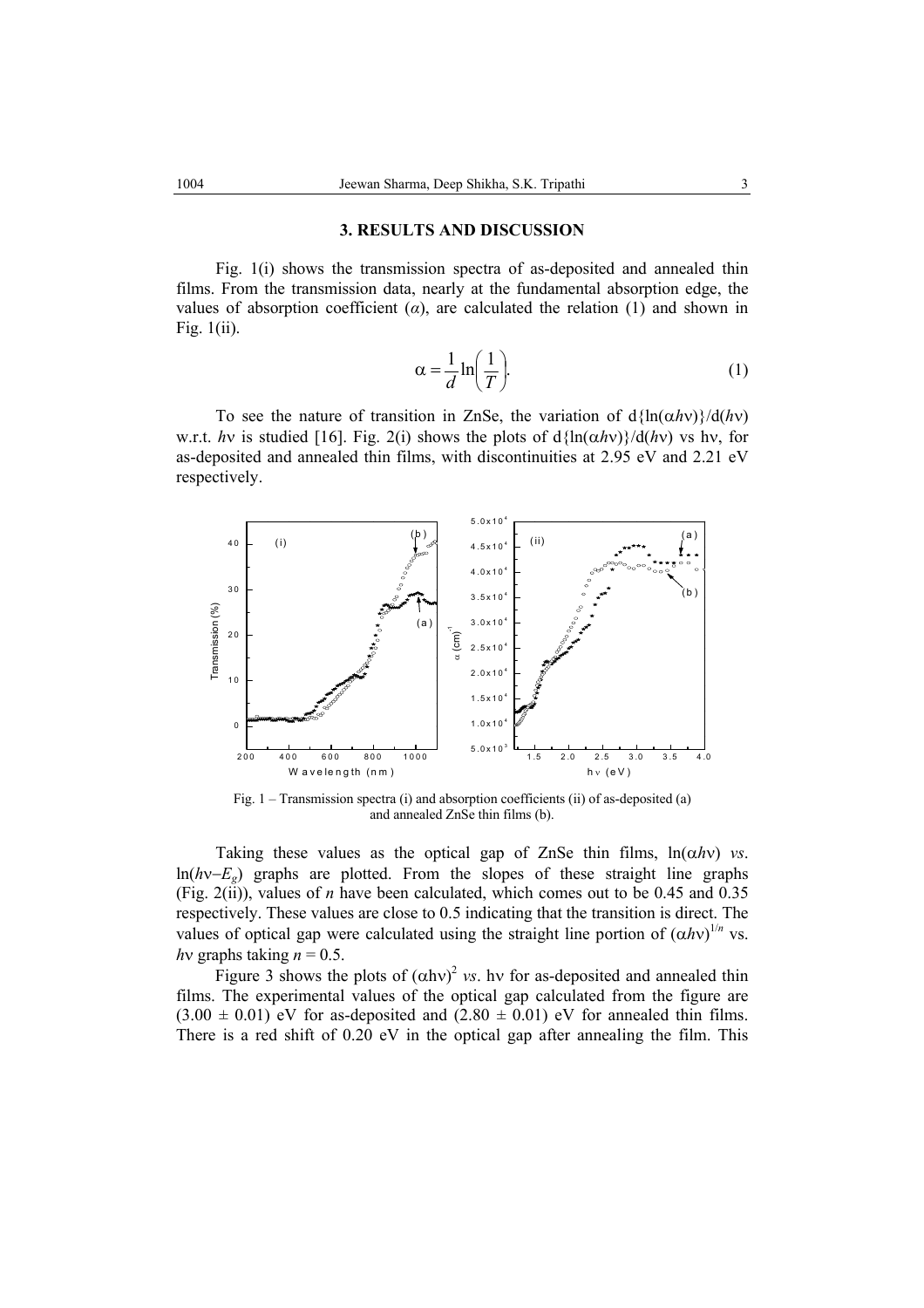shows that the improvement in crystallinity is followed by a shift in the optical absorption edge of the films towards lower energy values. The increase in crystallinity on annealing ZnSe thin films at 473 K for 15 minutes was also reported previously [10].



Fig. 2 – Variation of d{ln(α*h*ν)}/d(*h*ν) with energy (i) and plots of ln (α*h*ν) *vs*. ln(*h*ν−*Eg*) (ii) for as-deposited (a) and annealed ZnSe thin films (b).



Fig. 3 – Variation of  $(\alpha h v)^2$  with energy for as-deposited (a) and annealed ZnSe thin films (b).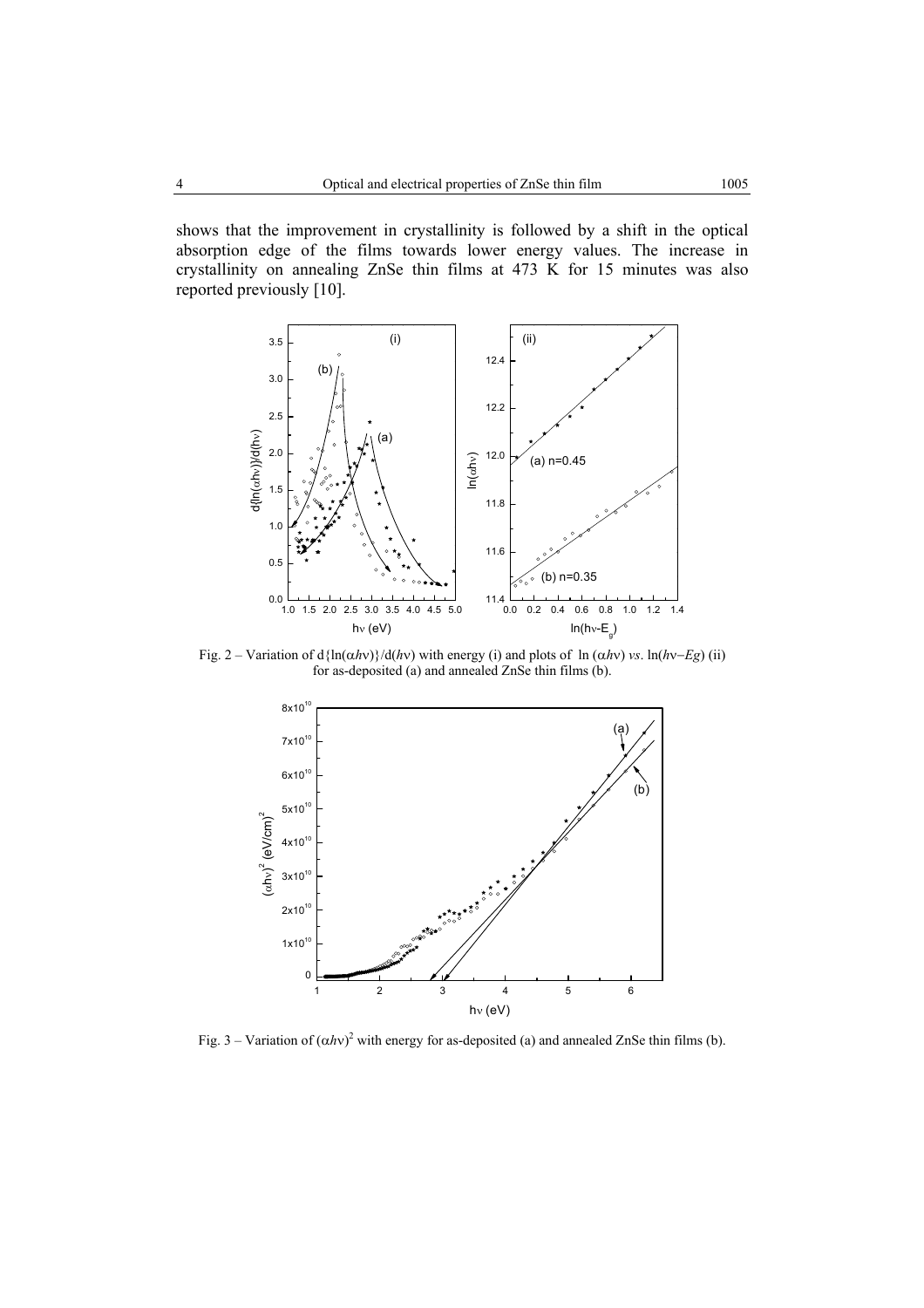

Fig.4 – *I*-*V* plots (i) and temperature dependence of dark conductivity (ii) for as-deposited (a) and annealed ZnSe thin films (b).

Figure 4(i) shows the current *vs*. voltage plots for as-deposited and annealed ZnSe thin films. The *I*-*V* curves are found to be symmetric and linear upto the operating range of applied voltage. The electrical conductivity shows typical Arrhenius type of activation

$$
\sigma_d = \sigma_o \exp\left(\frac{-\Delta E}{kT}\right),\tag{2}
$$

where ∆*E* is the activation energy for conduction and *k* is the Boltzmann's constant. The values of  $\sigma_d$  for as-deposited and annealed ZnSe thin films are found to be  $(2.19 \pm 0.02) \times 10^{-8} \Omega^{-1}$  cm<sup>-1</sup> and  $(4.23 \pm 0.02) \times 10^{-8} \Omega^{-1}$ cm<sup>-1</sup> respectively at 298 K. These values of conductivity are in good agreement with earlier reported values [17-18]. Figure 4(ii) shows the temperature dependence of dark conductivity for as-deposited and annealed ZnSe thin films in the temperature range 250–370 K. The plots of  $\ln \sigma_d$  vs. 1000/*T* have two linear portions. First in the lower temperature range (250–315 K), characterized by a small slope and second in higher temperature range (315–370 K) having large slope. The activation energies for dc conduction have been calculated from the slopes of  $\ln \sigma_d$  *vs.* 1000/*T* curves for both lower and higher temperature ranges. The temperature dependence of the conductivity at lower temperature in the range can be attributed to extended state conduction mechanism. In higher temperature range the electronic transport properties of thin semiconductor films are strongly influenced by their structural characteristics (the crystallite shape and size, inter crystal boundaries, lattice defects, etc.) and purity (nature and concentration of the impurities, adsorbed and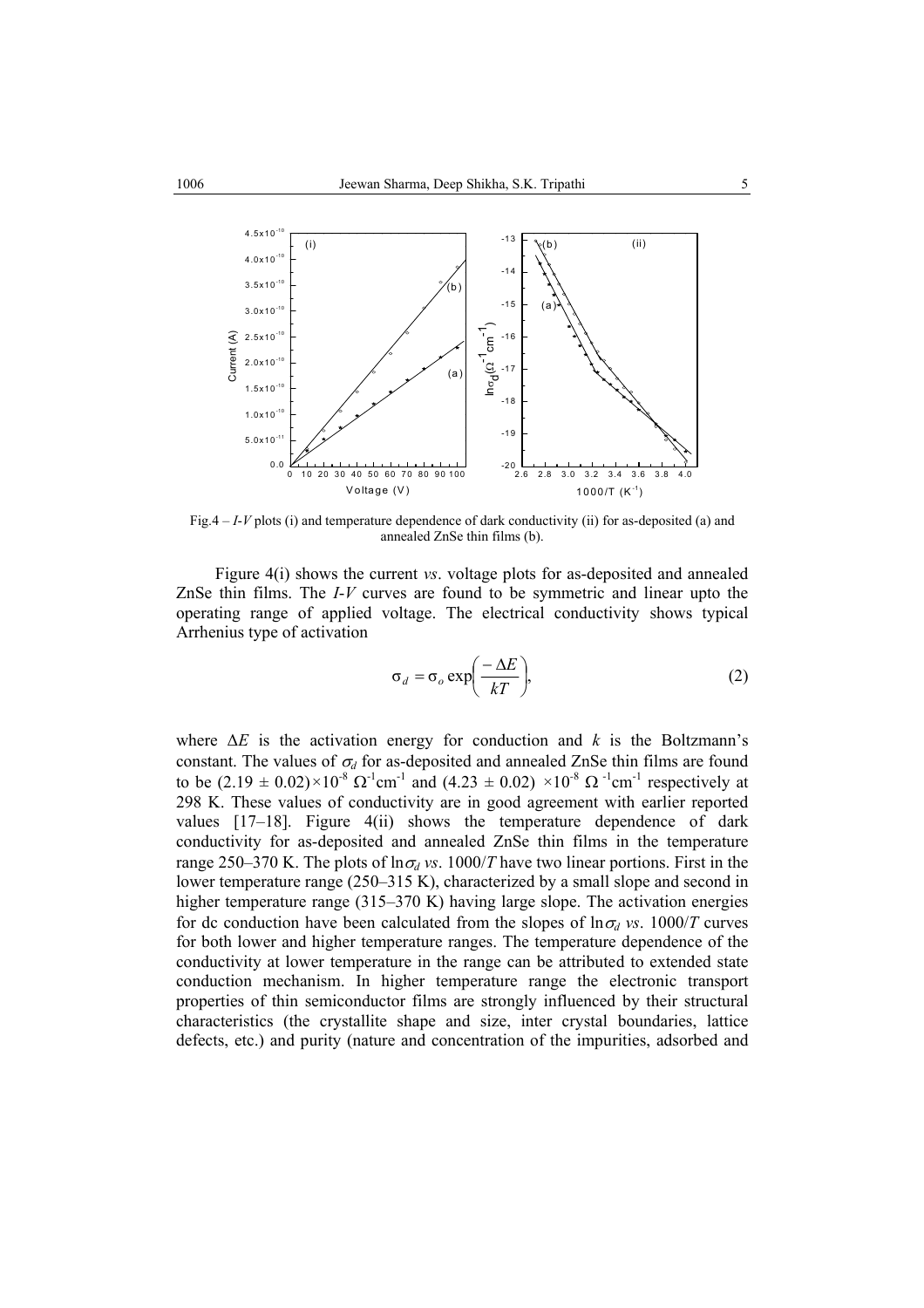absorbed gases, etc.). So, the conduction mechanism in ZnSe thin film samples can be explained on the basis of the Seto's model with several modifications proposed by Baccarani *et al*. [19].



Fig. 5 – Temperature (i) and intensity dependence of photo conductivity (ii) for as-deposited (a) and annealed ZnSe thin films (b).

The values of  $\sigma_d$  and  $\Delta E_d$  are given in Table 1. The value of  $\sigma_d$  increases and ∆*Ed* decreases on annealing ZnSe thin film. This type of behavior has also been observed by others for semiconductors [20–21]. The increase in electrical conductivity and decrease in activation energies after annealing may be due to the change in crystal structure (improvement in crystallite and grain size), decrease in inter-crystallite boundaries (grain boundary domains) and removal of some impurities (adsorbed and absorbed gases). Excess atoms of compound are also possible [22] due to a small change in stoichiometry after annealing.

Figure 5 (i) shows the temperature dependence of photoconductivity for as-deposited and annealed ZnSe thin films. The values of photoconductivity are calculated to be  $(9.42 \pm 0.02) \times 10^{-7} \Omega^{-1}$ cm<sup>-1</sup> and  $(2.85 \pm 0.02) \times 10^{-6} \Omega^{-1}$ cm<sup>-1</sup> for as-deposited and annealed ZnSe thin films at 298 K. Clearly, the value of  $\sigma_{nh}$ increases on annealing. The photo activation energy has been calculated using the slopes of Fig. 5 (i) and is found to decrease from  $(0.22 \pm 0.01)$  eV to  $(0.10 \pm 0.01)$  eV on annealing (Table 1). The activation energies for photoconduction are much smaller than for the dark conduction. No maximum in the steady state photoconductivity with temperature has been observed in the measured temperature range. Photosensitivity is found to increase after annealing.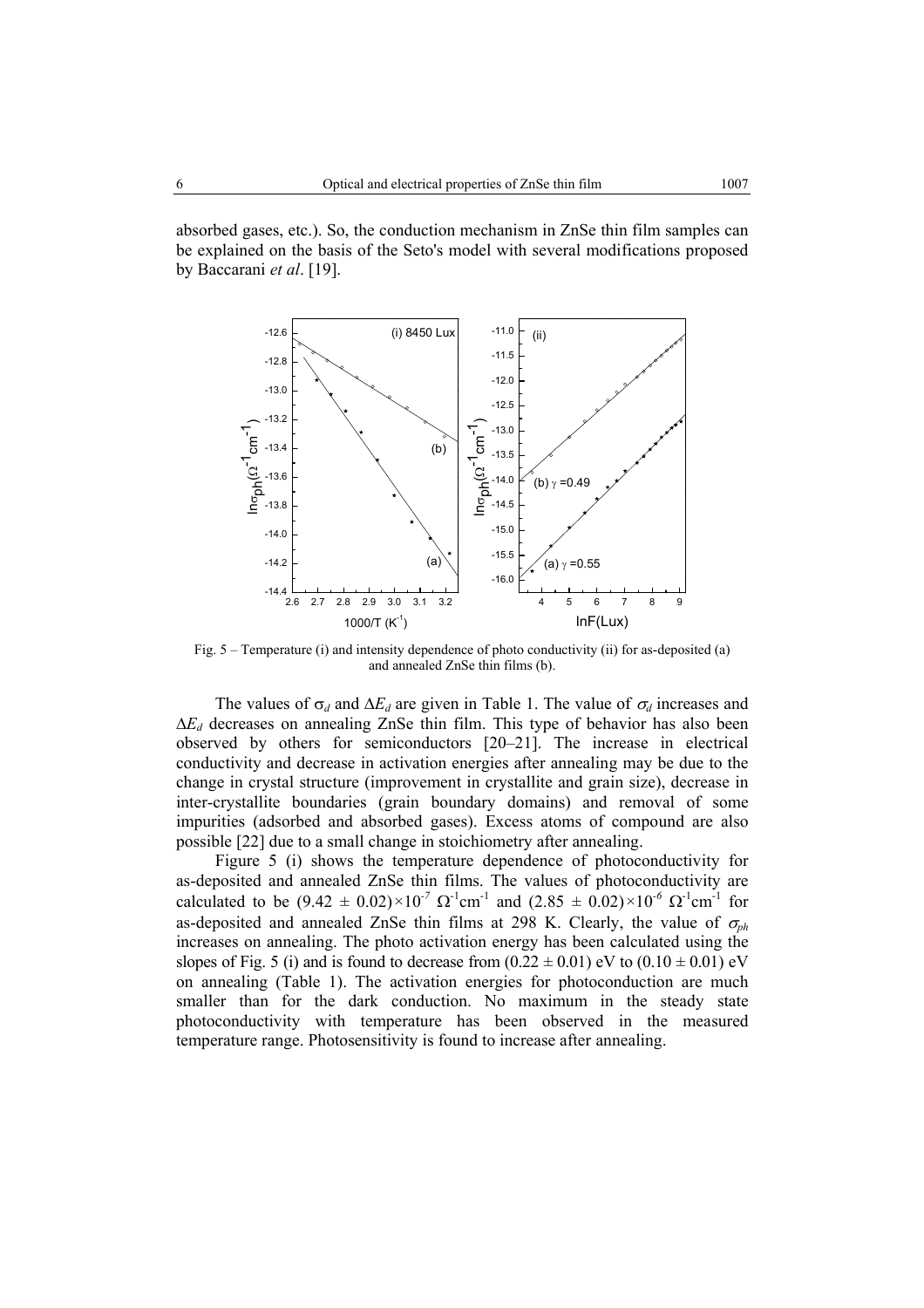

Fig. 6 – Rise and decay of photocurrent for as-deposited (a) and annealed ZnSe thin films (b).

Figure 5 (ii) shows the intensity dependence of  $\sigma_{ph}$  for as-deposited and annealed ZnSe thin films. It is clear from the figure that  $\ln \sigma_{ph}$  vs.  $\ln F$  curves are straight lines indicating that the  $\sigma_{ph}$  follows a power law with intensity (*F*), i.e.,  $\sigma_{ph}$  $\infty$  *F*<sup>γ</sup>. In as-deposited and annealed ZnSe thin films, the values of γ are found to be in between 0.5 and 1.0, indicating that the resulting recombination mechanism is bi-molecular [23], where the recombination rate of electrons is proportional to the number of holes. Photosensitivity  $(\sigma_{ph}/\sigma_d)$  of the order of  $10-10^2$  has been found in ZnSe thin films.

Figure 6 shows the rise and decay curves of *Iph* for as-deposited and annealed ZnSe thin films. *Iph* rises to a steady state value and no peak is observed for asdeposited film while a peak is observed in rise curve of annealed ZnSe film. It is evident that decay of *Iph* is slow. In materials, having traps in the mobility gap, the recombination time of carriers is same as carrier life time when free carrier density is more than trapped carrier density [24]. If the free carrier density is much less than the trapped carriers, then the recombination process is dominated by the rate of trap emptying and is much larger than carrier life time, resulting in a slow decay. During decay, the photocurrent does not reach zero for a long time after the incident light is switched off. A persistent photocurrent is observed in all the cases. This type of photoconductive decay has also been reported in various other semiconductors [25–27]. In the present case, non-exponential decay of photocurrent is observed. The values of  $\tau_d$  at different times have been calculated using.

$$
\tau_d = -\left[\frac{1}{I_{ph}}\left(\frac{dI_{ph}}{dt}\right)\right]^{-1} \tag{3}
$$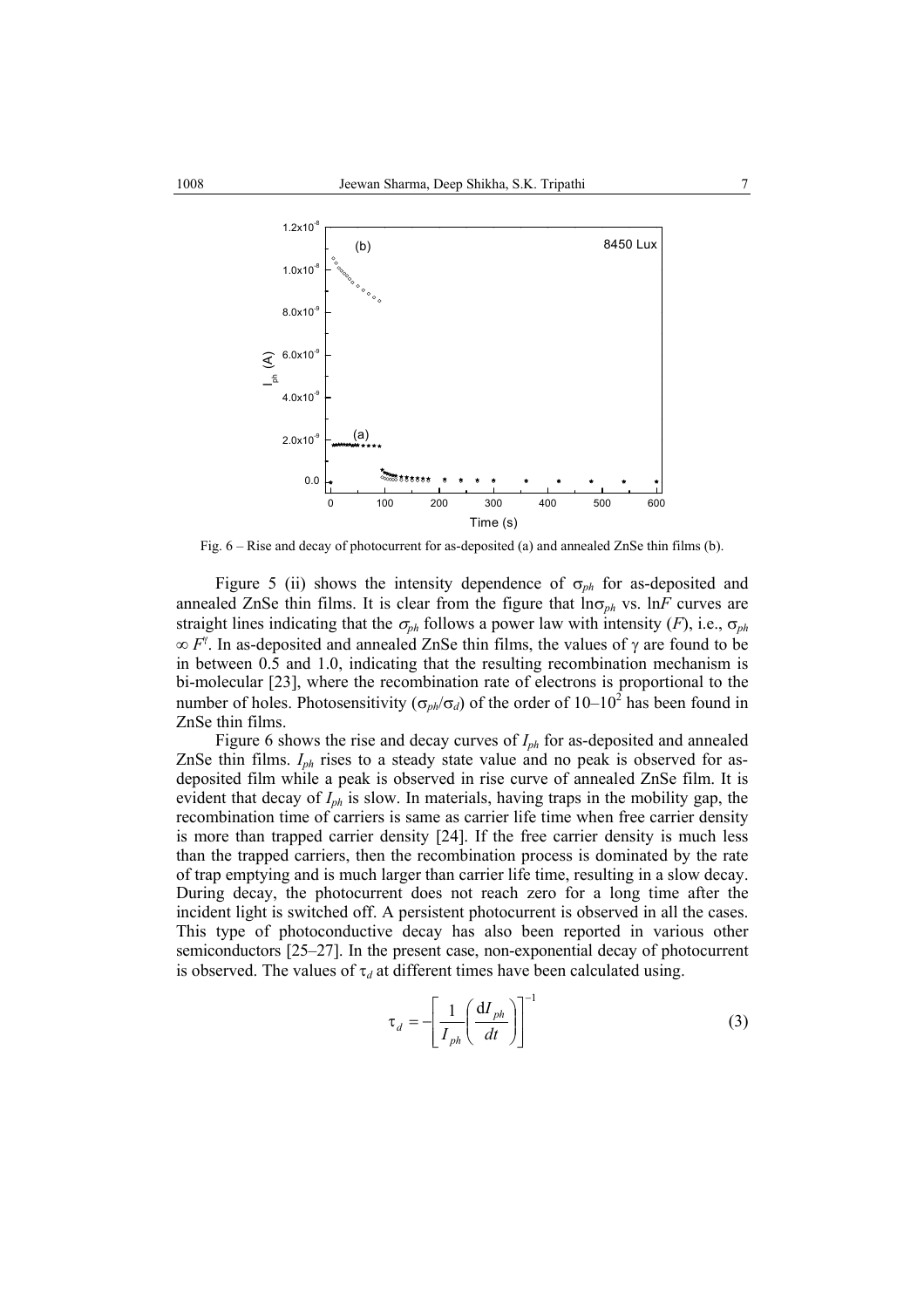for as-deposited and annealed ZnSe thin films from the slopes (at different times) of decay curves of Fig. 6.



Fig. 7 – Plots of  $\ln \tau_d$  *vs.* lnt for as-deposited (a) and annealed ZnSe thin films (b).

The decay times observed for ZnSe thin films are found to be time dependent. The value of  $\tau_d$  increases with time, which confirms the non-exponential decay of photocurrent. Fig. 7 shows the plots of  $\ln \tau_d$  vs. lnt for as-deposited and annealed ZnSe thin films at a temperature 298 K and intensity 8450 Lux. The extrapolation of the curves at  $t = 0$ , give the values of the carrier life time [28] and are found to be 1.6 and 1.3 seconds for as-deposited and annealed ZnSe thin films respectively. Clearly, the carrier life time decreases on annealing the film. The straight lines in Fig. 7, obey a power law of the form  $t^N$ , with  $N = d(\ln \tau_d / \ln t)$  and the values of N are 0.69 and 0.82 for as-deposited and annealed ZnSe thin films.

|                     | Band<br>Gap | $\sigma_d$                        | $\sigma_{\rm ph}$                 | $\Delta E_d$<br>(eV) |            | $\Delta E_{ph}$ | $\gamma$ | $\tau_d$ | Carrier<br>life |
|---------------------|-------------|-----------------------------------|-----------------------------------|----------------------|------------|-----------------|----------|----------|-----------------|
|                     | (eV)        | $(\Omega^{-1}$ cm <sup>-1</sup> ) | $(\Omega^{-1}$ cm <sup>-1</sup> ) | $*LTR$               | <b>HTR</b> | (eV)            |          | (sec)    | time(s)         |
| Before<br>Annealing | 3.00        | $2.19\times10^{-8}$               | $9.42\times10^{-7}$               | 0.28                 | 0.63       | 0.22            | 0.55     | 24.8     | 1.60            |
| After<br>Annealing  | 2.80        | $4.23\times10^{-8}$               | $2.85\times10^{-6}$               | 0.39                 | 0.59       | 0.10            | 0.49     | 22.5     | 1.30            |

*Table 1* Optical and electrical parameters of ZnSe thin films before and after annealing

 $*$  LTR = Low temperature range; HTR = High temperature range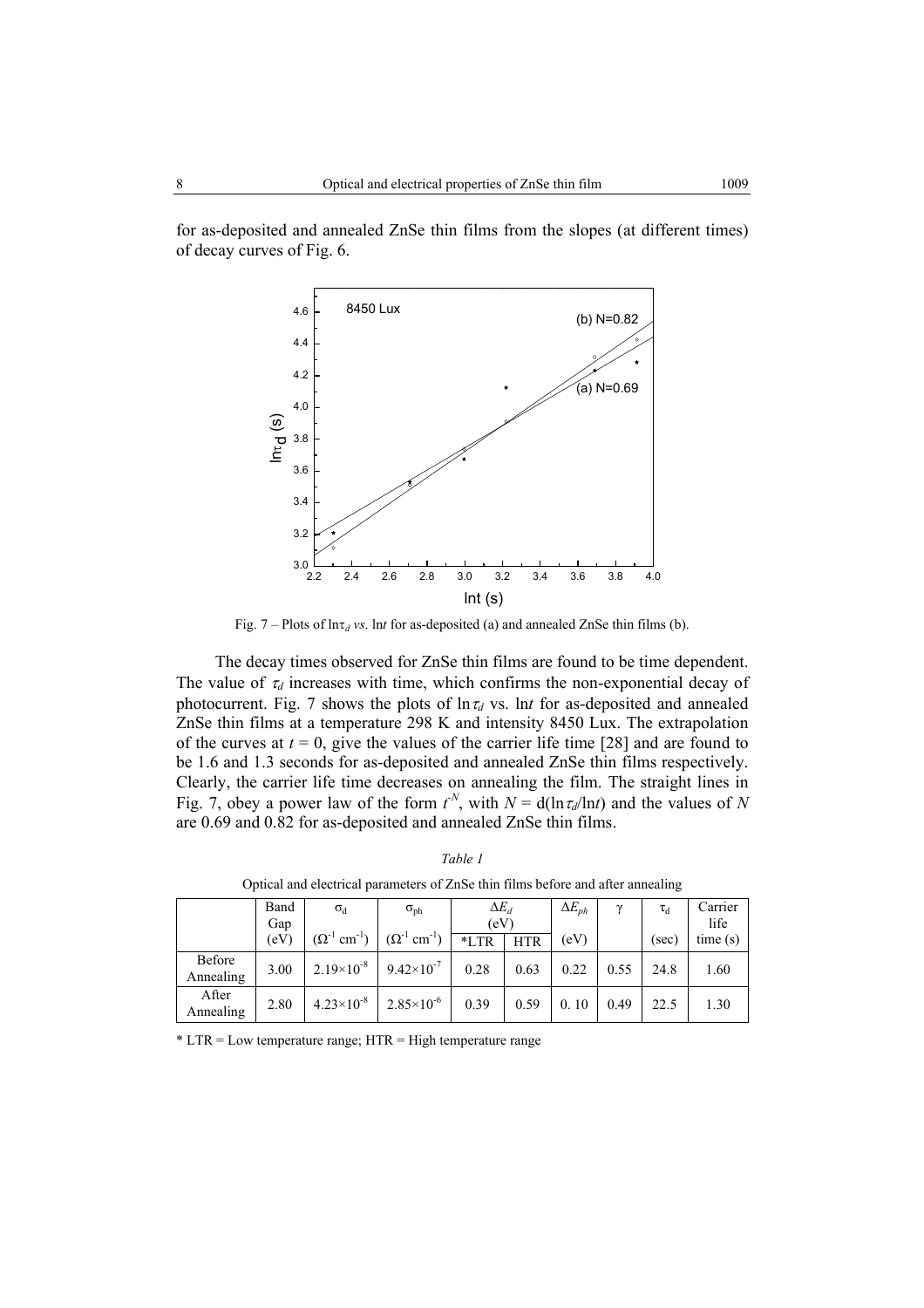#### **4. CONCLUSIONS**

The ZnSe thin films were deposited on well degassed corning glass substrates using inert gas condensation technique. The transition in the films was found to be direct. The optical band gap value decreases after annealing. The value of  $\sigma_d$ increases and *∆Ed* decreases after thermal annealing. *I-V* curves are symmetric and linear up to the operating range of applied voltage. Steady state photoconductivity studies indicate that there is continuous distribution of localized states. Decay of photocurrent is non-exponential and slow which may be due to the presence of deeper localized states in this material. The value of decay time constant increases with time, confirming the non-exponential decay of photocurrent. The carrier life time is found to decrease with annealing.

*Acknowledgements*. The experimental work has been performed in Department of Physics, Panjab University Chandigarh. We acknowledge the financial support provided by the CSIR, New Delhi for the completion of this work.

#### **REFERENCES**

- 1. K. R. Murali, S. Dhanapandiyana and C. Manoharana, Chalcognite letters, **6**, *1*, 51–56 (2009).
- 2. S. Antohe, L. Ion, Mihaela Girtan and O. Toma, Romanian Reports in Physics*,* **65**, *3*, 805–811 (2013)*.*
- 3. Y. Araki, K. Ohkuno, T. Furukawa and J. Saraie, Journal of Crystal Growth, **301–302**, 809–811 (2007).
- 4. T. Shirakawa, Mater. Sci. and Engin. B*,* **91–92**, 470–475 (2002).
- 5. T. Nakamura, K. Katayama, H. Mori and S. Fujiwara, Physica Status Solidi (b), **241**, *12*, 2659–2663  $(2004)$
- 6. Y. Jiao, D. Yu, Z. Wang, K. Tang and X. Sun, Materials Letters, **61**, *7*, 1541–1543 (2007).
- 7. S. Venkatachalam, R. Kumar, D. Mangalaraj, S. K. Narayandass, K. Kim and J. Yi Solid-State Electronics, **48**, *12*, 2219–2223 (2004).
- 8. D. S. Patil and D. K. Gautam Optics Commun., **201**, *4–6*, 413–423 (2002).
- 9. S. Armstrong, P. K. Datta and R. W. Miles, Thin Solid Films*,* **403–404**, 126–129 (2002).
- 10. A. P. Samatilleke, M. H. Boyle, J. Young and I. M. Dharmadasa, J. Mater. Sci.: Mater Electro., **9**, *3*, 231–235 (1998).
- 11. Y. Noda, T. Ishikawa, M. Yamabe and Y. Hara, Appl. Surf. Sci., **113–114**, 28–32 (1997).
- 12. A. Rizzo, M. A. Tagliente, L. Caneve and S. Scaglione, Thin Solid Films, **368**, 8–14 (2000).
- 13. T. W. Kim et al., Thin Solid Films, **298**, *1–2***,** 187–190 (1997).
- 14. M. El. Sherif, F. S. Terra and S. A. Khodier, J. Mater. Sci.Mater.Electron., **7**, *6*, 391–395 (1996).
- 15. A. Thakur, V. Sharma, G. S. S. Saini, N. Goyal and S. K. Tripathi, J. Phys D: Appl. Phys., **38** 1959–1965 (2005).
- 16. J. Sharma, G. S. S. Saini, N. Goyal and S. K. Tripathi, Journal of Optoelectronics and Advanced Materials, **9**, *10*, 3194–3199 (2007).
- 17. R. B. Kale and C. D. Lokhande, Materials Research Bulletin, **39**, *12*, 1829–1839 (2004).
- 18. J. Krustok and P. E. Kukk, Materials Science*,* **15**, 43–55 (1989).
- 19. J. Sharma and S.K. Tripathi, Physica B, **406**, *9* 1757 (2011).
- 20. R. B. Kale and C. D. Lokhande, Appl. Surf. Sci.*,* **223**, *4*, 343–351 (2004).
- 21. R. B. Kale and C. D. Lokhande, Semicond. Sci. Technol*.,* **20**, *1*, 1–9 (2005).